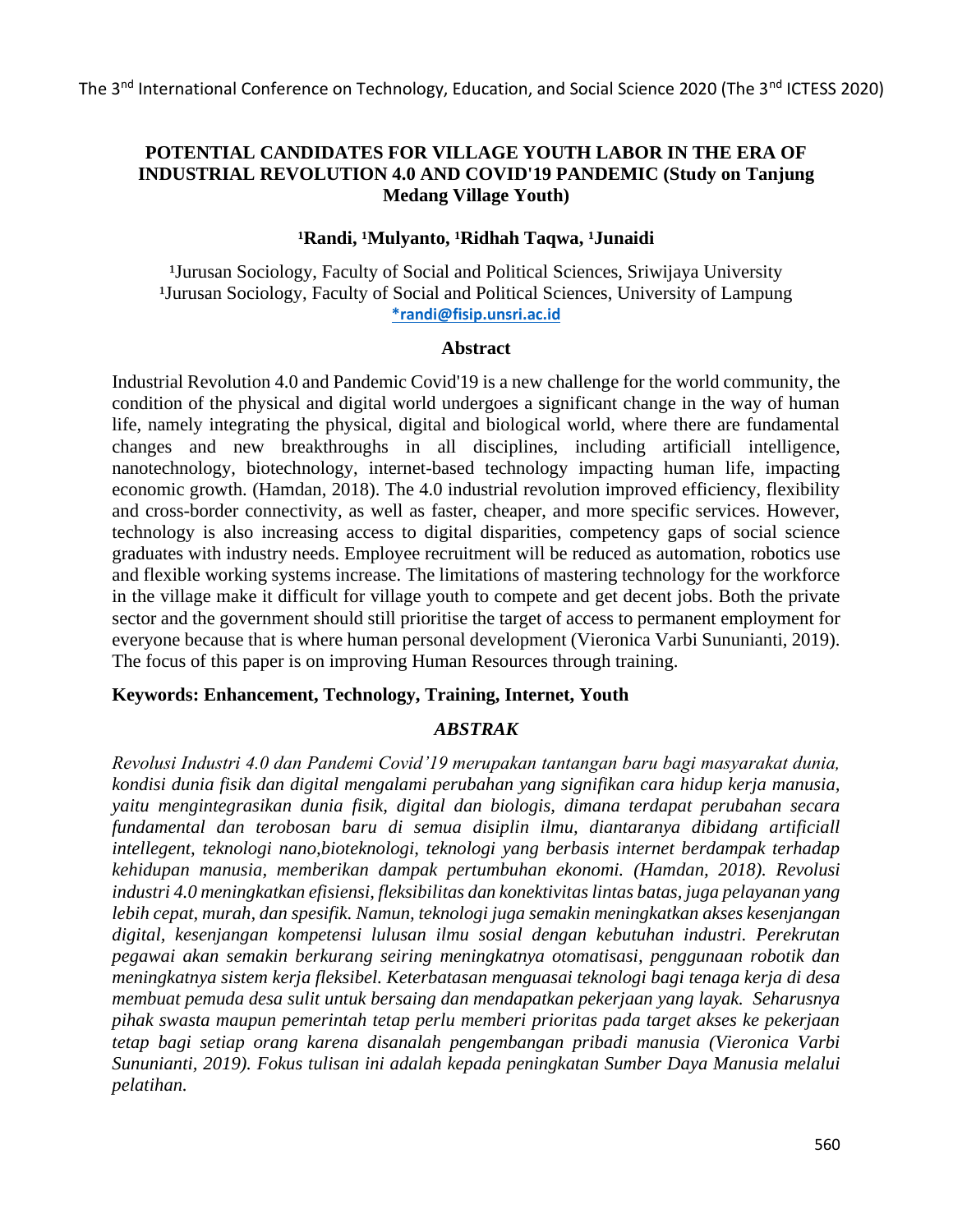# *Kata kunci: Peningkatan, Teknologi, Pelatihan, Internet, Pemuda* **INTRODUCTION**

Law No. 18 of 2002 states technology as a way or method and process of applying and utilizing various disciplines of science that produce value to meet the needs, continuity and improvement of human life quality. The law has hinted that the development of technology must be mastered by every element of society, including the community especially the youth in the village of Tanjung Medang, with the Law as academics and researchers in the field of social sciences can certainly analyze every problem in the community. Considering the poverty level in Tanjung Medang village is quite large with the recipient of 74 families in 2019 in the hopeful family program. Of course, the program that has been created to alleviate poverty in Tanjung Medang village, with the dedication and training of computers / internet in collaboration with computer course institutions and experts in their fields, it is necessary to increase the potential of youth workers in the village. Industry 4.0 and the covid'19 pandemic require everyone to be in cyberspace, not only working but looking for work using technology.

Industry 4.0 was officially born in Germany at the Hannover Fair in 2011 (Kagermann et al. 2011) in (Sutopo, 2018). Germany has an interest in this because Industry 4.0 will be the policy of its development plan then called High-Tech Strategy 2020. The policy aims to keep Germany at the forefront of manufacturing (Heng, 2013) in (Sutopo, 2018). Some countries also participated in realizing the concept of Industry 4.0 and using quite different terms, namely Smart Factories, Industrial Internet of Things, Smart Industry, or Advanced Manufacturing. Although with different terms, all have the same goal of improving the competitiveness of each country's industry in the face of a dynamic global market. This condition is caused by the rapid development of digital technology utilization in various fields. Industry 4.0 is predicted to have great potential (Sutopo, 2018). In addition to the emergence of industry 4.0 the world is also faced with pandemic conditions, namely pandemic covid'19. Coronavirus disease 2019 (COVID-19) is the name of a new disease given by the World Health Organization (WHO) for patients with novel coronavirus infection 2019 that was first reported from wuhan city, China in late 2019. The spread occurs rapidly and creates a new pandemic threat (Diah Handayani, 2020). In Indonesia in March 2020 began to show patients affected by the virus. With this condition makes everyone experience concerns about health, jobs and the economy.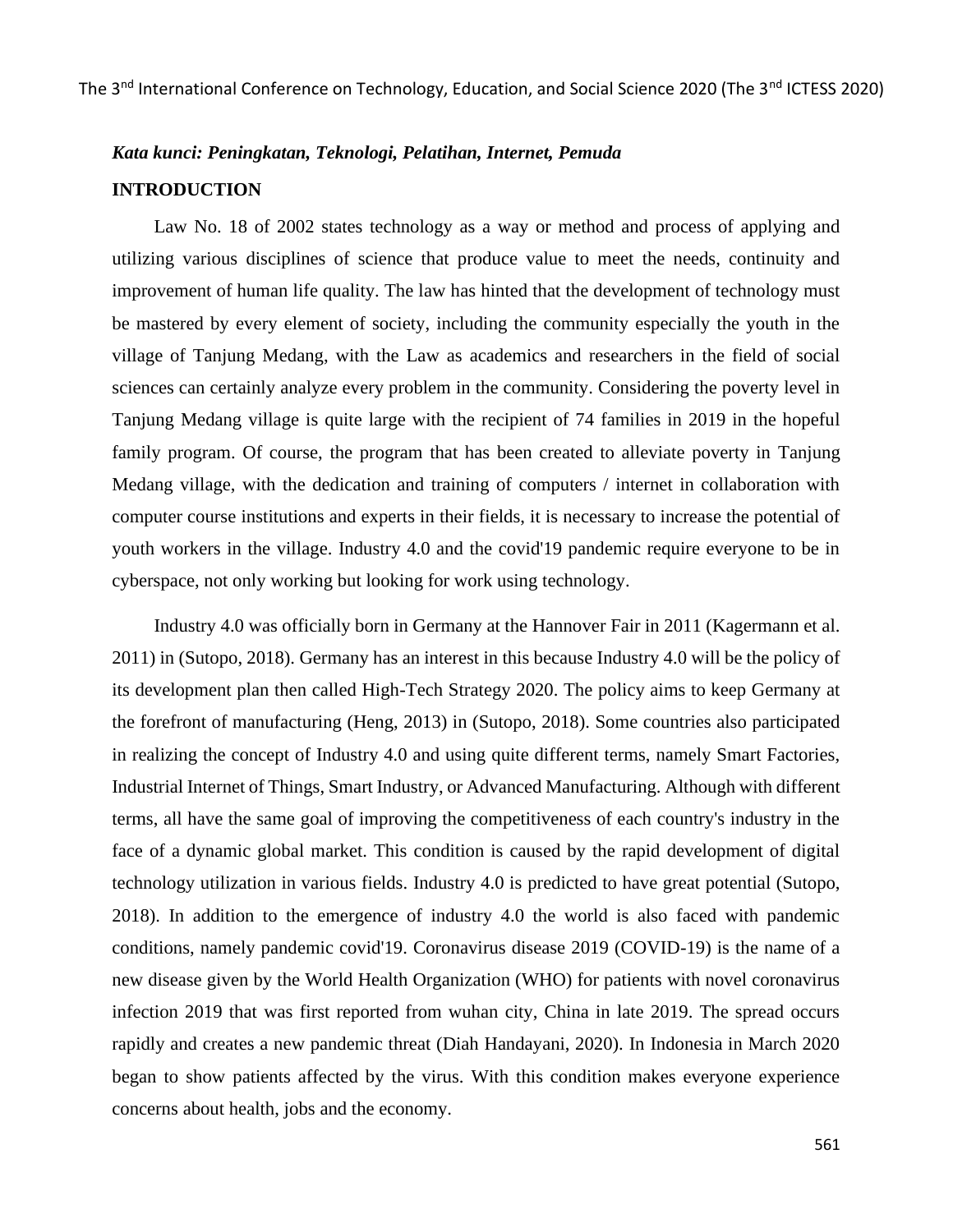Based on observations by researchers that village youth have difficulty in accessing technology and the internet in the period of industry 4.0 and the covid'19 pandemic. Not only the limitations in accessing but also in their operation can't. This is due to many factors, namely the lack of learning facilities related to technology in the village and the limited cost to be able to learn technology. The step of providing training to youth in Tanjung Medang Village is considered the right thing in improving technological expertise. Technology can help young people in finding jobs, then can help to promote goods or services in the village. Technology training provides opportunities for young people to be able to master technology in the future able to compete in the world of work. Because most job platforms exist in internet media, such as job provider applications.

Interesting fact that vulnerable village youth drop out of school can't master computers or the internet, therefore it needs to be supported by adequate computer skills to help every process in the community or village whether it is related to the administration or promotion of the village. This incompetence shows that the level of welfare and independence of the community is still very low in the management of available resources. Law of the Republic of Indonesia Number 24 of 2019 concerning Creative Economy Article 1 paragraph (1) Creative Economy is the embodiment of the added value of intellectual property derived from human creativity based on cultural heritage, science, and/or technology and paragraph (2) Creative Economy Actors are individuals or groups of Indonesian citizens or legal entities or non-incorporated entities established under Indonesian law that conduct Creative Economy activities. It is clear in the Act that the creative economy is getting special attention in central Government. The focus of this paper is on The Potential of Prospective Village Youth Workers in the Era of Industrial Revolution 4.0 and The Covid'19 Pandemic Period (Study on Tanjung Medang Village Youth).

#### **RESEARCH METHODS**

This paper uses descriptive qualitative methods with the aim of exploring and clarifying social reality. The implementation of this qualitative method by combining between, observation, in-depth interviews and the dissemination of questionnaires. Subjects consisting of village youth and communities interested in training. Their existence also supports the smoothness of this research, especially in identifying the topic of improving the technology capabilities of the youth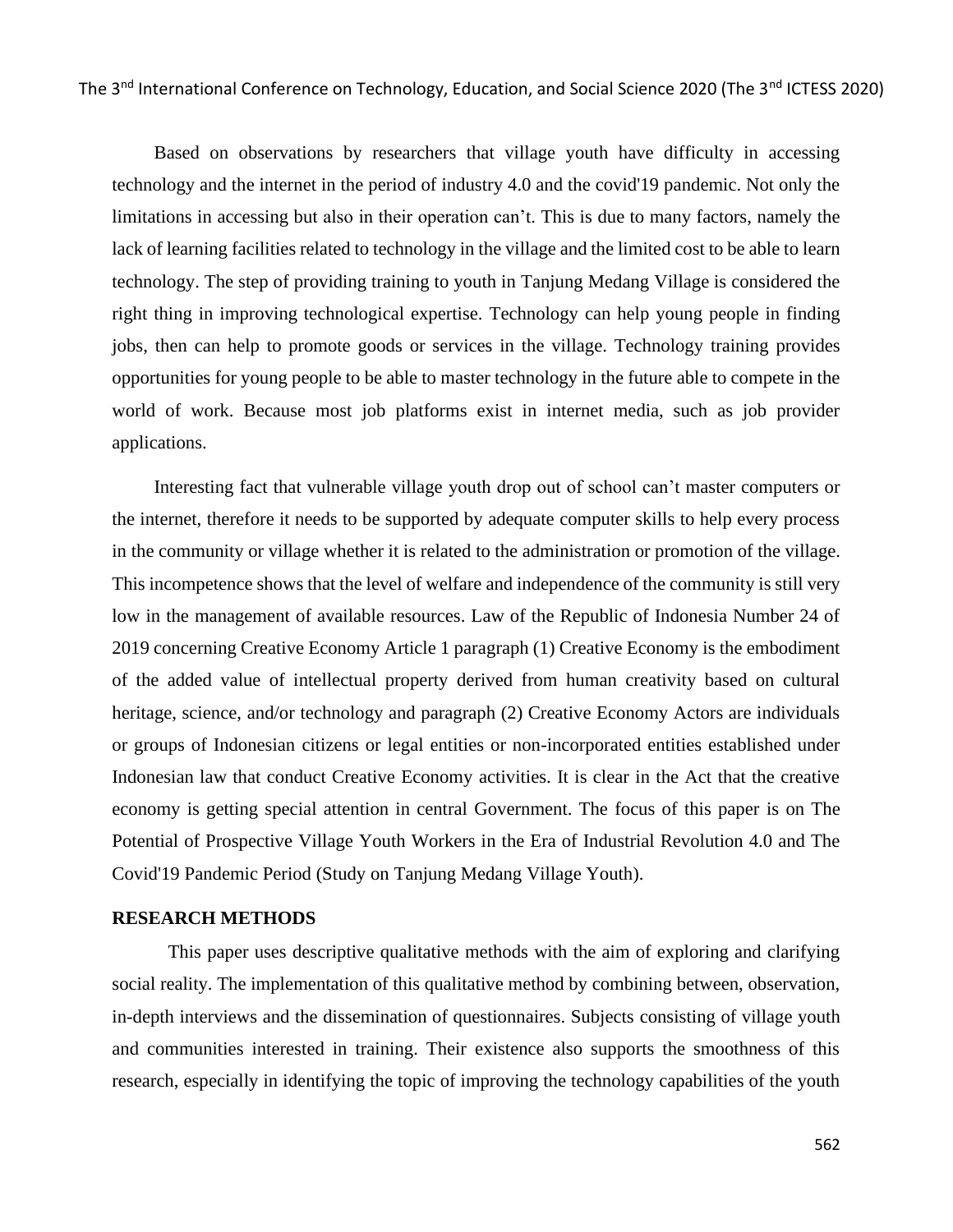of Tanjung Medang village. Then with this method researchers can get information and interest the subject to be able to master the latest technology and can be intended to be known in depth about the potential and potential of Prospective Village Youth Workers in the Era of Industrial Revolution 4.0 and Pandemic Covid'19 (Study on The Youth of Tanjung Medang Village).

#### **DISCUSSION**

#### **The Potential of Youth Labor in the Village**

From the problems in the field, there is a scientific discussion that community assistance is very important for the community itself. Previous research by Musiyam (2008) that planning is done holistically and contextually through inductive-empirical work. Empowerment on the praxis plain, empowerment is based on principle. *First,* the main focus of planning is directed to strengthen the ability of local communities, local communities are very important because they are able to mobilize local resources to meet their needs. *Second,* the development of planning activities must recognize the variety, both between actors involved as well as variations in potential and local problems. The decision-making unit is not a single figure, but rather a plural that includes individuals, families, local bureaucracies, small-scale corporations, and local community*.* Third,how to achieve the common goal of planning activities carried out through the process of social learning. *Fourth,*to ensure the effectiveness of the program, various forms of planning activities in the framework ofcommunity empowerment must be organized, coordinated, and integrated neatly, carefully, and sustainably in social units of residential areas (Musiyam, 2008).

| Gender      | Half Unemployment Rate By Gender Region (Percent) |      |      |  |
|-------------|---------------------------------------------------|------|------|--|
|             | 2020                                              | 2019 | 2018 |  |
| <b>Male</b> | 10,77                                             | 6,52 | 6,75 |  |
| Women       | 9,30                                              | 6,25 | 6,39 |  |
|             |                                                   |      |      |  |

Here is the unemployment rate by gender:

**Source: Sakernas, BPS**

**Source Url: https://www.bps.go.id/indicator/6/1183/1/tingkat-setengah-pengangguranmenurut-daerah-jenis-kelamin.html**

**Access Time: November 29, 2020, 3:23 pm**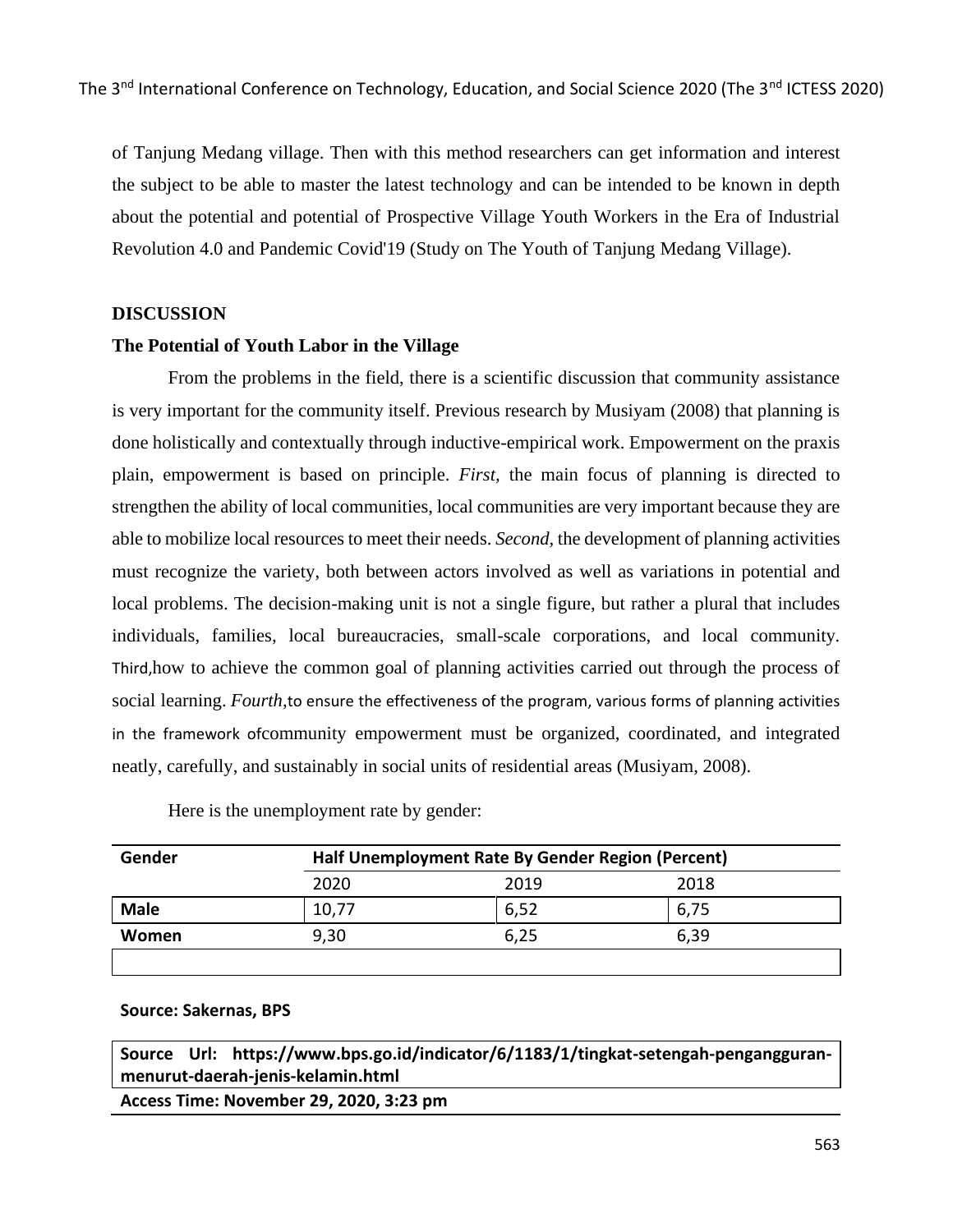The condition of Indonesian Village Development, namely the island of Sumatra, West Sumatra Province has the highest GPA value on the island of Sumatra with an index value of 67.70; followed by Bangka-Belitung Islands Province (66.06) and Lampung Province (64.05). While the lowest village development index value is in North Sumatra Province with an index value of 56.62. The average value of Sumatra Island Village Development Index (60.02) is above the national average or the third largest after Java-Bali islands and Sulawesi Island. South Sumatera itself with an Index value of 59.18. This indicates that South Sumatra does not show satisfactory enough numbers.



**Chart 1. Village Development Index on Sumatra Island, 2018**

Currently, villages on sumatra island are dominated by developing villages, which is about 81.88 percent of the total 23,241 village units. While the percentage of independent villages was 4.79 percent (1,114 villages) and villages lagged behind 13.33 percent (3,097 villages). Judging from its dimensions, accessibility/transportation has the largest index value of 77.72, while the infrastructure condition dimension has the least index value of only 46.15 (Statistics, 2019).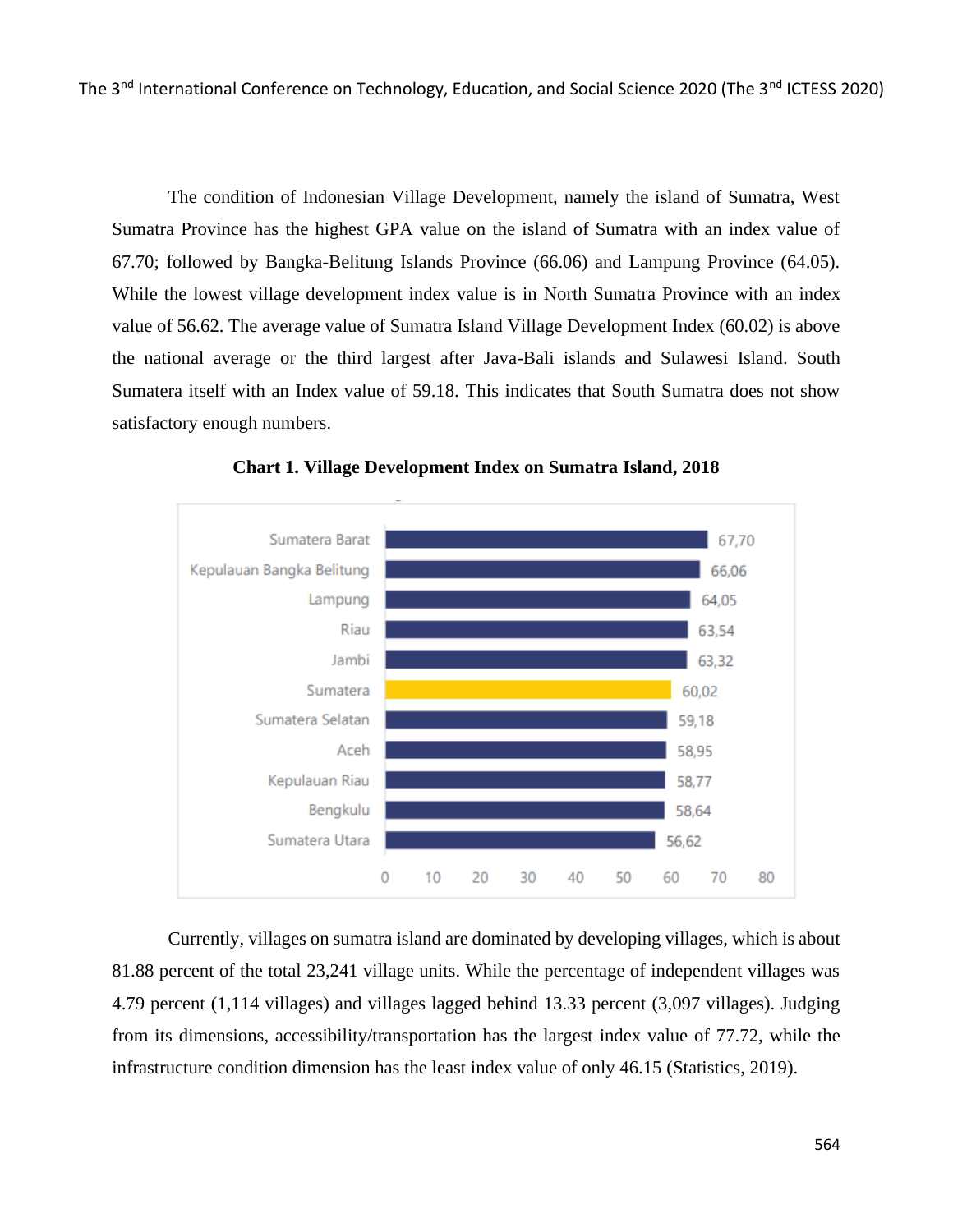Development planning is also carried out by understanding the state of the population in a region or country demographically. (Mantra, 2003). Social welfare development has a strategic meaning for national development there are four important functions, namely; 1) strengthen the role of state organizers; 2) realize the real ideals of social justice; boost economic growth; human development index (Suharto, 2008). Development also requires space, both to dig resources and as a place to build (Abdoellah, 2016). Decentralization that strengthens the regional position in managing natural resources has increased regional sentiment and social conflict, decentralization is used in some regions that have natural resources to expand into one autonomous region (Abdoellah, 2016). The development impact is the economy of the community is increasing. In this case the economy as a discipline often tends to treat decision-making as an individual process, and traditionally economists do not pay much attention to as individual behaviors and choices are placed in a broader social context (Field, 2003). Although at the micro level there is no clear link between social capital and economic growth (Field, 2003).

The results of this study prove that more Indonesian students are the highest technology users based on data obtained by Kompas.com from Cambridge International *Indonesia*<sup>[1]</sup>: Indonesian students are ranked highest globally as users of IT/computer space (40%) at school. Indonesia's desktop usage is the second highest in the world in desktop computer use (54%), smartphone usage is (67%). Although advances in traditional blackboard device technology remain popular in classrooms, 90% of teachers in Indonesia are expressing this. This shows that Indonesia has considerable potential in the use of technology, but this is only the case for students in urban areas and not for students in villages.

The opportunity to master technology between city and village youth is very different, because access in cities and villages is also different. So after the period of finding work the villagers were unable to compete. It is not uncommon for villagers to use labor providers and have to spend money. Uncertain employment opportunities are getting worse with the presence of employment service providers or "labour vendors" (De Vault, 2008) in (Dewayanti, 2012). Labor service providers also do not necessarily provide free jobs to prospective workers but instead have to pay to get a job. Private sector involvement in public life in urban areas is not only limited to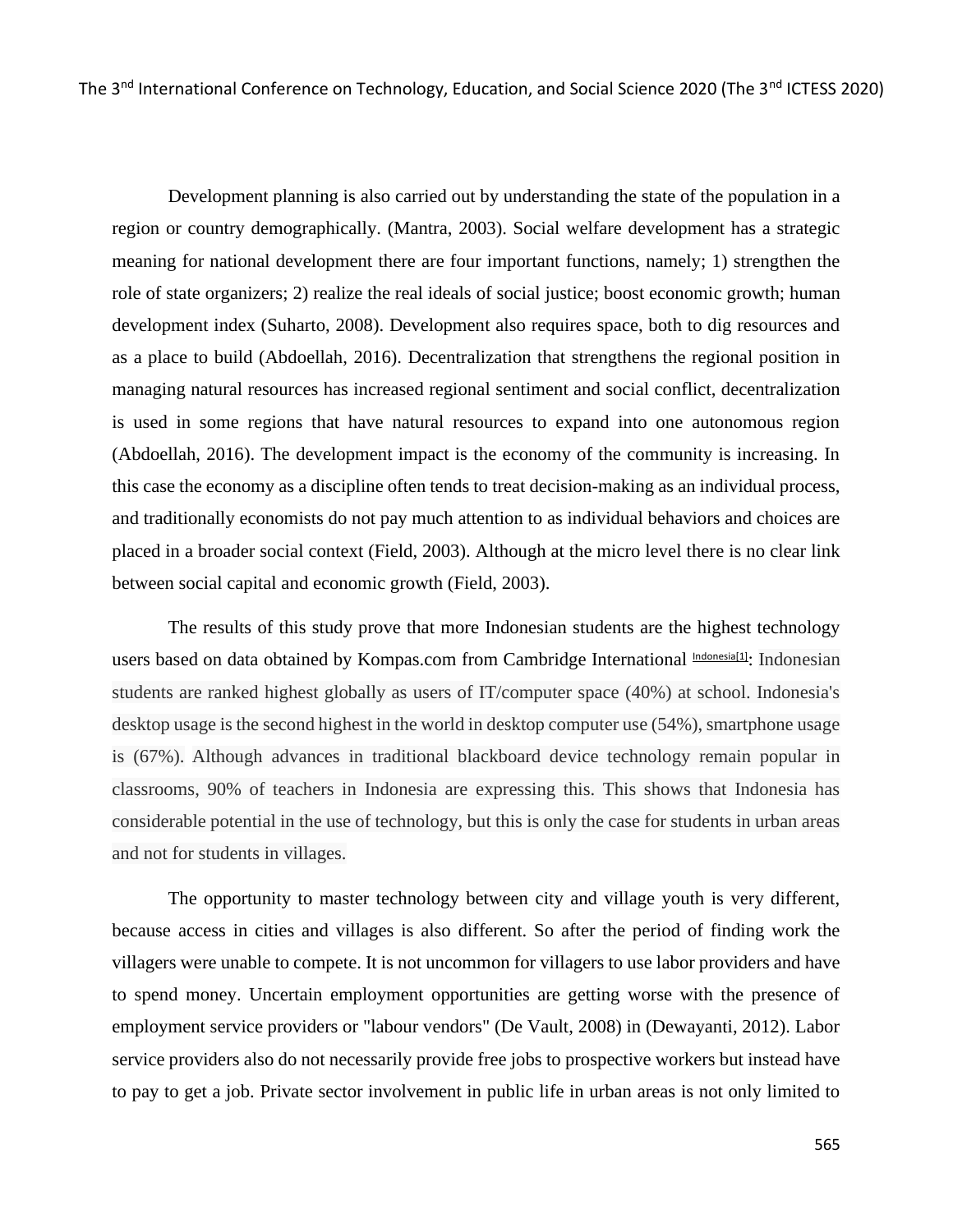the provision of housing, but also in the provision of world-class Health and Education facilities and services (Dewayanti, 2012). Industrial era 4.0 becomes its own potential for people who are able to master technology. Most of the opinions about the potential benefits of Industry 4.0 are about improving the speed of production flexibility, improving service to customers and increasing revenue. The realization of these potential benefits will have a positive impact on a country's economy. (Sutopo,2018).

The process of recruitment of workers undergoes changes after the enactment of the Labor Law, the period before 2000, workers get a job through advertisements posted by the company, but the most often done is through friends or relatives. Now advertising has undergone a change many platforms that provide jobs online and not infrequently also work in posts on social media be it facebook, Instagram, whatsapp and some other applications. This is what requires the village youth to be able to conquer technological developments. The Covid'19 pandemic also contributed to changes in job advertising.

#### **Strategies to Increase The Potential of Youth Workers in the Village**

The village is a great potential for a country, in the village there are many resources that are still beautiful. The strategy for developing the potential of village youth is by uniting stakeholders. Stakeholders include actors involved in the process of formulating and implementing a public policy. Public policy stakeholders here are three according to (Putra, 2005) in (Suharto, 2007), namely key stakeholders: those who have legal authority to make decisions. Key stakeholders include executive elements according to their level in this case the government of Muara Enim Regency, the Regional Representative Council of Muara Enim Regency, the employment office of Muara Enim regency. Primary stakeholders: they have a direct interest relationship with a policy, program or project. Those involved in decision making, especially in the absorption of labor. Secondary stakeholders: those who have no connection, direct interest in policies, programs and projects, but have concerns and concerns so that they also speak out and seek to influence the government's legal decisions.

The village is one of the seemingly endless objects of devotion, the village as one of the smallest administrative area units as well as one unit of the region undergoes changes, both directly and indirectly, so that many interventions enter the village both through government programs and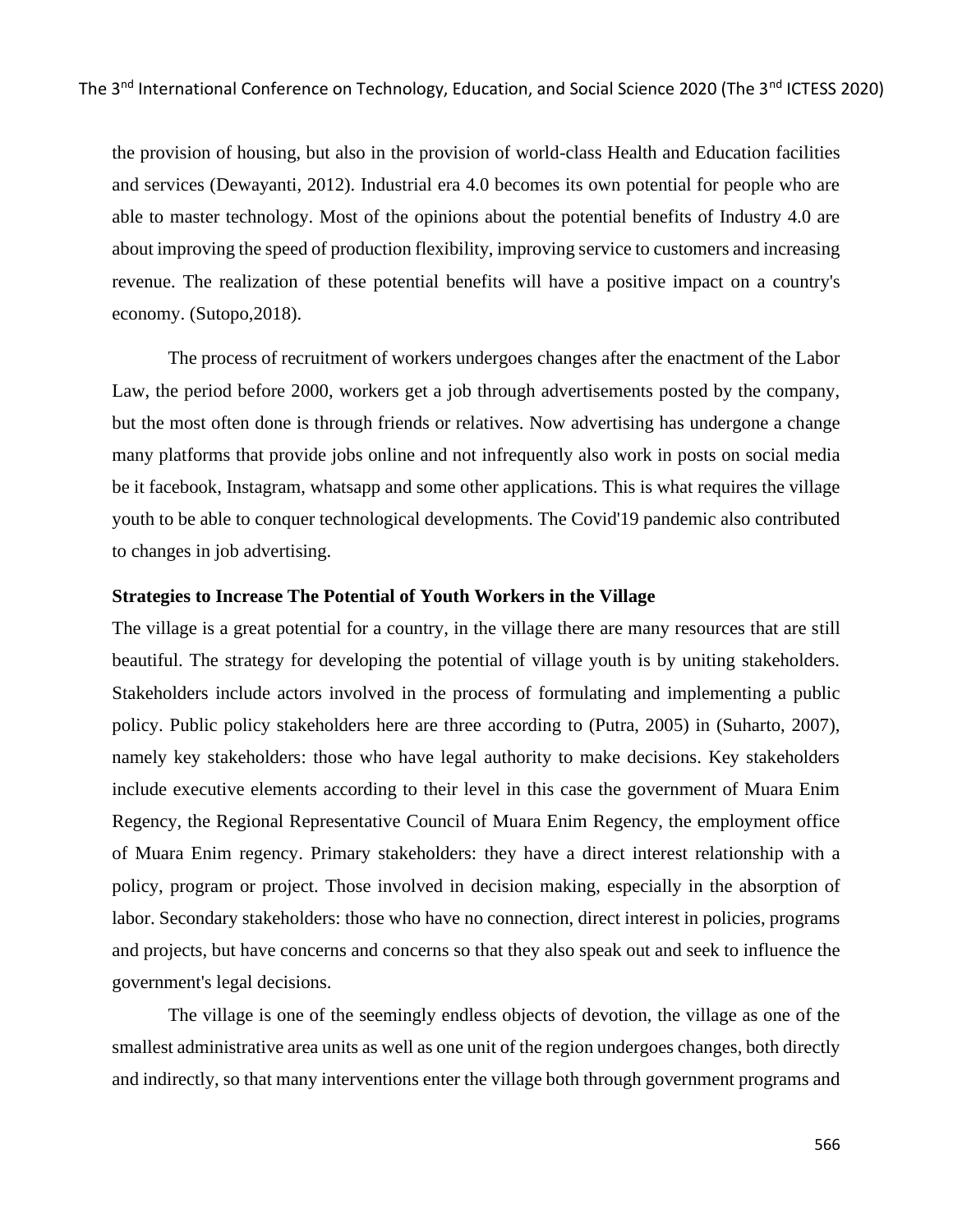private and non-governmental institutions (Mulyanto, Mukbar, Endah, Saputro, & Samandawai, 2009). Surely these programs are to reduce poverty. Poverty according to Jeffrey D.Sach revealed that there are three categories of poverty, namely: 1) extreme poverty, namely households can't meet their basic needs; 2) moderate poverty, i.e. households can meet their basic needs, but are very minimal and not always able; and 3) relative poverty, i.e. households can meet their basic needs, but are below the average way people live in the country (Huraerah, 2019). So to do the development must be done a well-planned planning, both data and actors involved in it. Planning is in desperate need of data in the field, such as population data development planning plays an important role, the more complete the data and accurate the easier it is to do the right planning. (Mantra, 2003).

Village Owned Enterprises is one type of empowerment carried out by the government. Empowerment is a process of structural change that must arise from the community, carried out by the community, and the results are aimed at the welfare of the community, where the change takes place naturally with the assumption that every member of society as a socioeconomic actors participate in the process of change, have productivity that is more or less balanced and act efficiently or rationally (Sumodiningrat, 2001). Community Driven Development approach that allows the community to have control in the project and its fund management based on the principles of local empowerment, participatory governance, responsiveness to needs, administrative autonomy, greater down accountability and local capacity building (Sari & Widyaningrum, 2012).

## **CONCLUSION**

Youth village is the potential owned by the village, as a human resource that will one day build the village. Technology in this era is very important to increase human income, by mastering technology it will be able to compete at the global level. It is fitting that the village youth master computer technology. This potential must be supported by the local government by providing assistance and training. The solution that can be offered for village youth is that village youth must be able to master computer technology by attending training or courses and the government must provide assistance.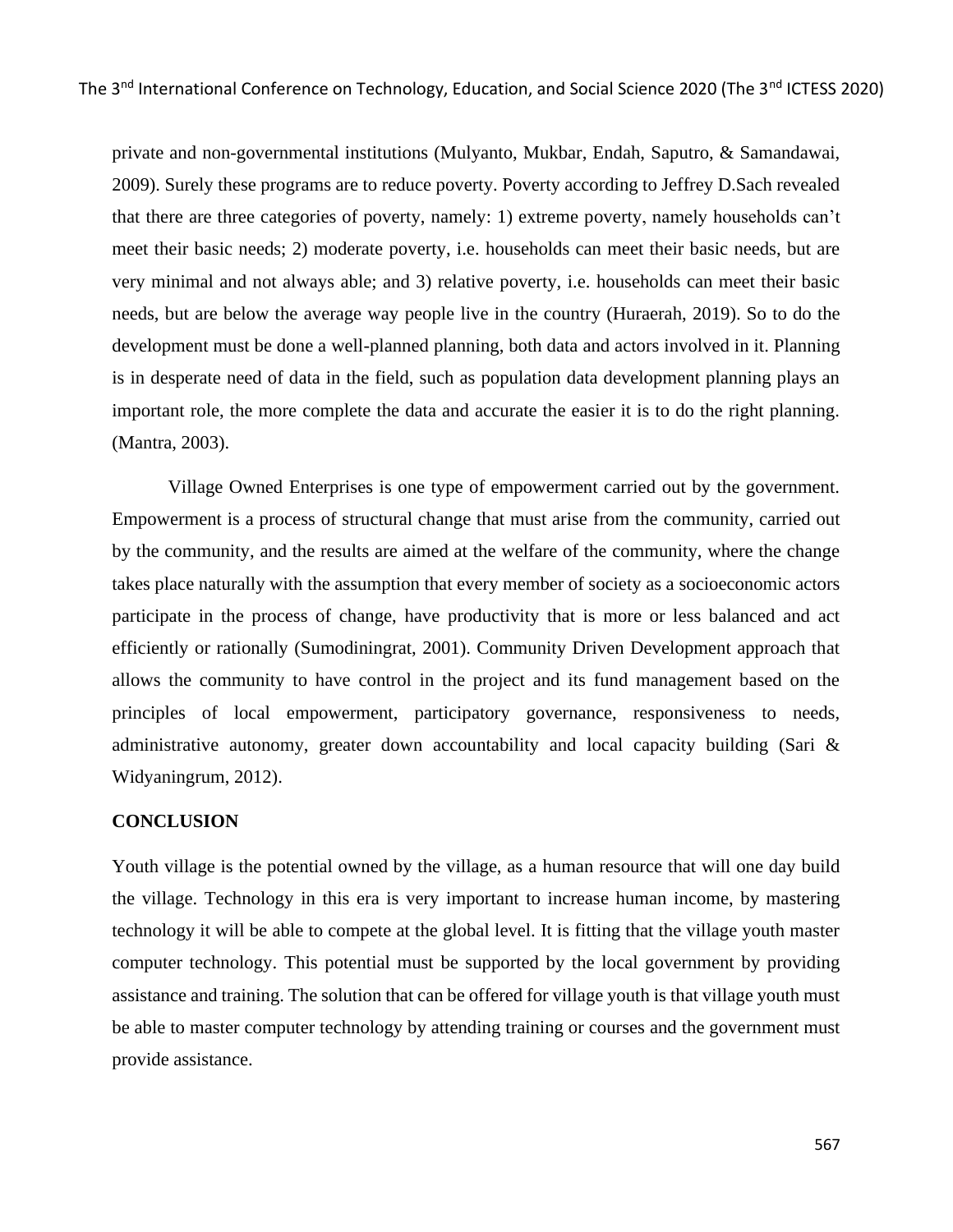The 3<sup>nd</sup> International Conference on Technology, Education, and Social Science 2020 (The 3<sup>nd</sup> ICTESS 2020)

### **REFERENCES**

- Abdoellah, O. S. (2016). *Pembangunan Berkelanjutan di Indonesia.* Jakarta: PT Gramedia Pustaka Utama.
- Bungin, Burhan. 2008. *Metodologi Penelitian Kualitatif*. Jakarta: PT RajaGrafindo Persada.

Field, J. (2003). *Modal Sosial .* Bantul: Kreasi Wacana.

- Huraerah, A. (2019). *Kebijakan Perlindungan Sosial (Teori dan Aplikasi Dynamic Governance.* Bandung: Nuansa Cendekia.
- Mantra, I. B. (2003). *Demografi Umum.* Yogyakarta: Pustaka Pelajar.
- Mulyanto, D., Mukbar, D., Endah, M., Saputro, P. A., & Samandawai, S. (2009). *Kapitalisasi Dalam Penghidupan Perdesaan.* Bandung: AKATIGA.
- Musiyam, M. (2008). *Orientasi Holistik Dan Kontekstual Dalam Perencanaan Pembangunan Daerah Di Indonesia*. *WARTA*, 123-130.
- Sari, Y. I., & Widyaningrum, N. (2012). Pembangunan Berbasis Masyarakat dan Kelompok Miskin di Indonesia. *Jurnal Analisis Sosial*, 159-175.
- Suharto, E. (2008). *Kebijakan Sosial sebagai Kebijakan Publik.* Bandung: Alfabeta.
- Sumodiningrat, G. (2001). *Respinsi Pemerintah Terhadap Kesenjangan Ekonomi.* Jakarta: PT Cipta Visi Mandiri.
- Tjandraningsih, I. (2012). Kebijakan Pembangunan dan Kaum Marjinal di Indonesia : Menuju Agenda Penelitian dan Kebijakan. Jurnal Analisis Sosial, vii. *Jurnal Analisis Sosial*, vii.

Hamdan. (2018). INDUSTRI 4.0: PENGARUH REVOLUSI INDUSTRI PADA KEWIRAUSAHAAN DEMI KEMANDIRIAN EKONOMI. *JURNAL NUSAMBA* , VOL. 3 NO.2 Oktober.

Vieronica Varbi Sununianti, r. M. (2019). *PARTISIPASI TEKNOLOGI: DINAMIKA DAN POTENSI CALON TENAGA KERJA REVOLUSI INDUSTRI 4.0 (Studi Pada Mahasiswa FISIP Unsri).* Palembang: UNSRI.

Sumber Lain: